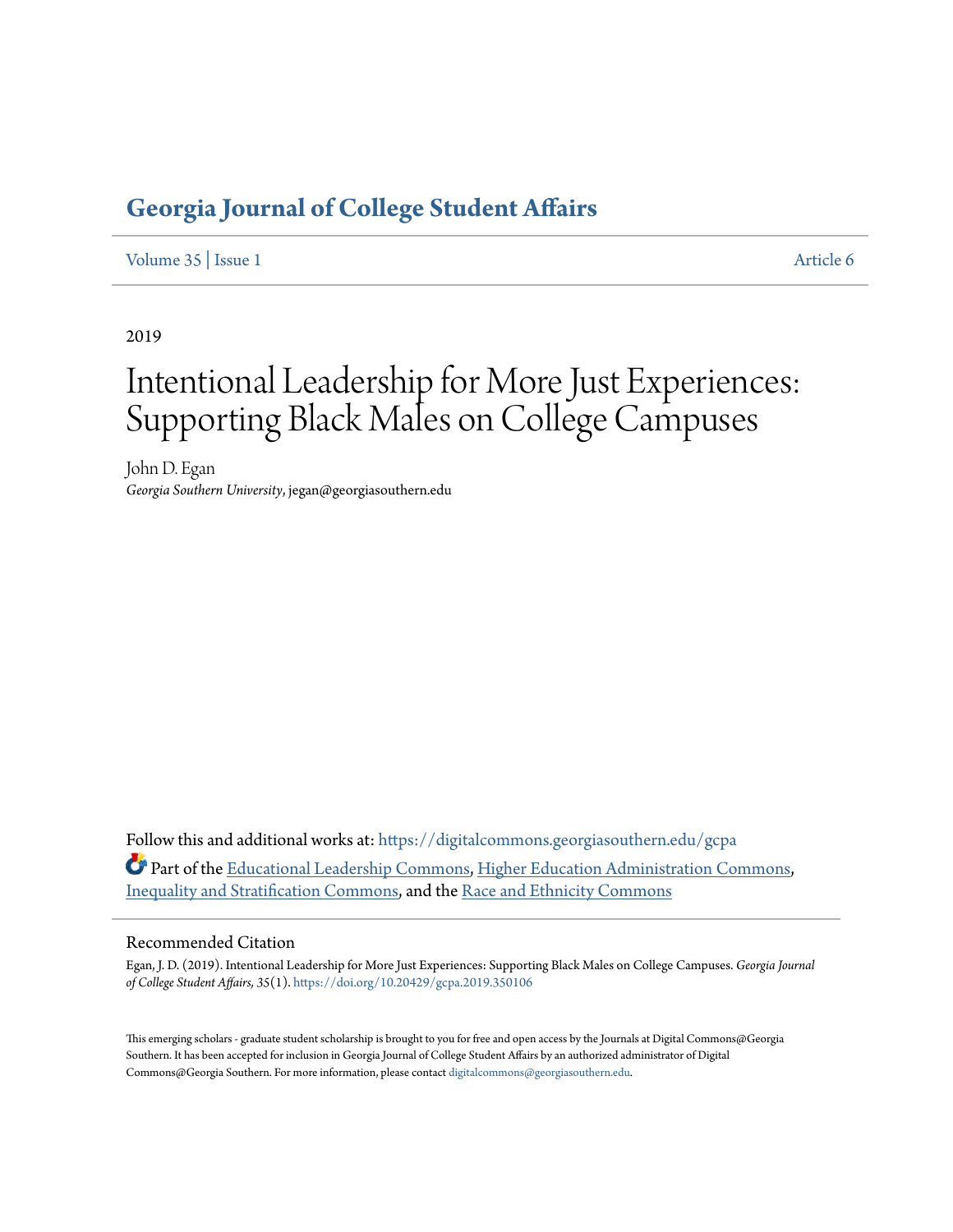# **Intentional Leadership for More Just Experiences: Supporting Black Males on College Campuses**

**John Egan** (Georgia Southern University)

*This essay explores the unjust experiences of Black males and minority faculty on college campuses that perpetuate inequality in higher education. The literature shows Black male undergraduates experienced both overt racism and more subtle insults on some college campuses, which serve as a barrier to integration into the college system. This essay also connects the underrepresentation of minority faculty as a contributing factor to the climate that inhibits the integration of Black male students into the college system. Through intentional leadership, educators should create or support existing Black male initiative programs on their campuses as this evidencebased practice contributes to the performance, retention, and college engagement of Black male undergraduates. To address underrepresentation of minority faculty and staff, educational leaders may consider advocating for an empirically supported three-pronged approach to include a hiring search toolkit, a biases video or workshop, and professional mentoring. The suggested interventions by no means serve as a "solution" to these complex issues, but collegiate leaders should take concrete actions that bend toward more just institutions.*

Egan, J. (2019). Intentional Leadership for More Just Experiences: Supporting Black Males on College Campuses *Georgia Journal of College Student Affairs, 35*(1), 84-98.



ISSN: 2330-7269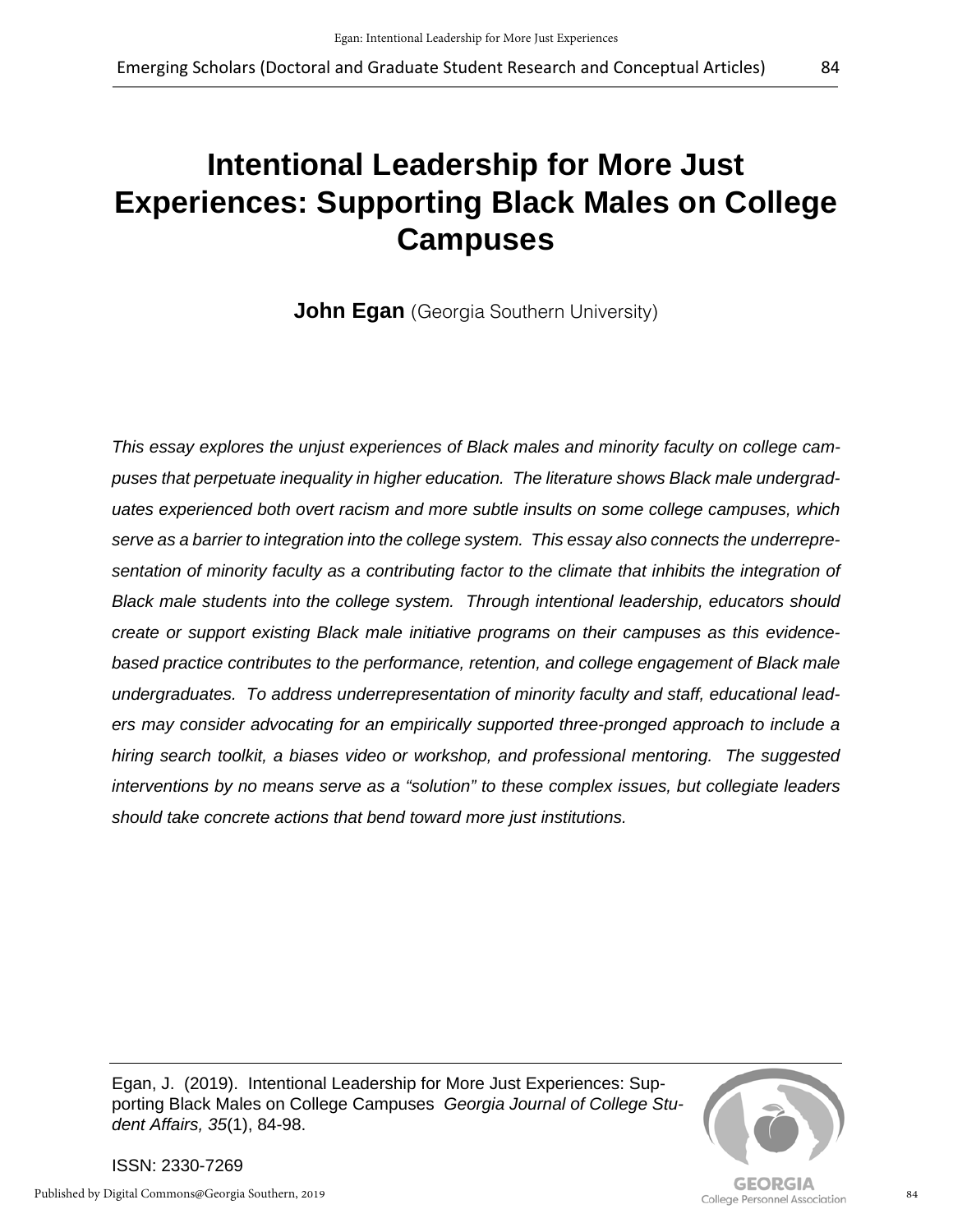Dewey (1916/2009) described public education as being crucial for a just democracy, and to avoid fatal stratification society "must see to it that intellectual opportunities are accessible to all on equable and easy terms" (p. 50). Accessibility and equity in education are called into question when two-thirds of Black males fail to finish college in six years (Harper & Harris, 2012). The unjust experiences of Black male undergraduates and minority faculty on college campuses perpetuates inequality. Through intentional leadership and the application of evidence-based practices, professionals in higher education can lead positive change as they contest these issues.

### **Unjust Experiences of Black Male Undergraduates**

Black males consistently represent the lowest college completion rate as 33.5% of the fall 2010 cohort graduated within six years compared to the national average of 62.4% (Shapiro et al., 2017). Coupling the work of Tinto (1975) with the literature surrounding the Black male experience in college provides insight into the stark contrast in graduation rates. In the creation of a seminal model that explicates college dropout, Tinto (1975) stated, "other things being equal, the higher the degree of integration of the individual into the college systems, the greater

will be his commitment to the specific institution and to the goal of college completion" (p. 96). This integration is particularly challenging for Black males who face racial hostility, isolation, racial stress, stigma as academically inept, and a variety of other hurtful stereotypes on college campuses (Barker & Avery, 2012; Brooms & Davis, 2017; Harper, 2015; Parker, Puig, Johnson & Anthony, 2016). Further exploration into the unjust experiences of Black males shows why their integration into the academic and social structures of the college systems are in peril.

A qualitative study including 21 Black male undergraduates participating in focus groups at a large institution in the Southeast showed the realities of what Black male students experience (Parker et al., 2016). One theme revealed a campus climate issue as participants noted false messaging of diversity. This messaging touting diversity was incongruent with the campus having only White fraternity houses, a lack of Black professors, and no buildings named after Black people. A sense of racial profiling was expressed as well as a lack of trust for campus police. This climate taxed participants as the researchers concluded, "Black males in our study felt pressure to represent their race positively, present themselves as perfect, counteract stereotyping, and prove that they are just as smart, or smarter than White students" (Parker et al., 2016, p. 87). Revealing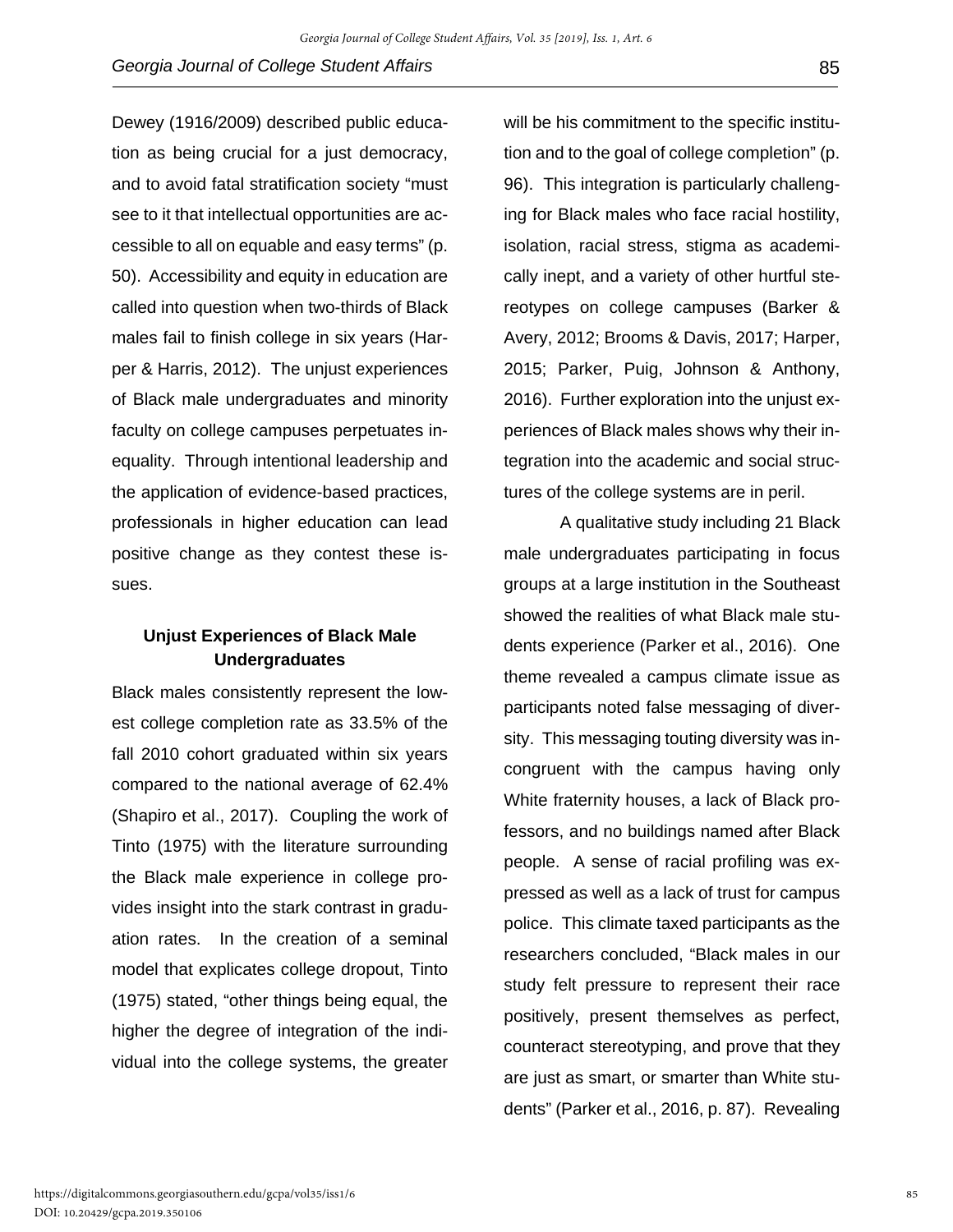similar themes, another qualitative study included individual interviews with 59 Black male participants at three different historically White institutions (Brooms & Davis, 2017). The participants experienced limited social integration, and a clear racial divide was visible on campus. Alienation was felt as campus activities and events seemed to be geared toward the needs of Whites. One student experienced verbal pressure to join minority student organizations as opposed to more traditional student groups such as the Student Government Association. Finally, participants felt a need to be careful about the way they presented themselves on campus, both in posture and dress, as to convince faculty they could perform academically (Brooms & Davis, 2017). These two studies clearly show the difficulties Black males unjustly experience on some campuses, and additional literature reveals that high-achieving Black males are not exempt from this treatment (Harper, 2015).

Harper (2015) conducted a qualitative study that included a sample of 143 Black male undergraduates with a 3.0 grade point average or higher from 30 different predominately White institutions. Only two of these participants could not think of a time they experienced a negative stereotype on campus. Some common stereotypes included that they: were good dancers, knew where to find drugs, came from an urban

community, were a student-athlete, knew hip-hop lyrics, and knew slang terms. One participant was disturbed when a White student approached him to purchase drugs. The frustration from the participant was palpable as he frequently wore suits, was headed for law school, and was positioning himself to be the president of student government. This type of prejudice is reminiscent of experiences students reported in a study from the previous decade (Solorzano, Ceja, & Yosso, 2000).

Over 10 years prior to the previously discussed studies, Solorzano et al. (2000) conducted 10 focus groups with 34 Black male participants from three different predominately White institutions. In the academic space, the participants expressed feelings of invisibility while faculty had low expectations of them, and some were falsely accused of cheating. Racial segregation was experienced through study groups, and participants' admission into the institution was questioned. More overt racism was experienced outside of the classroom as participants stated that campus police ended Black social events and participants were perceived as a threat to public areas. These experiences led to self-doubt, loneliness, and frustration. Some felt their grades were negatively affected by the climate and had dropped classes or changed majors as a result. These descriptions and themes are not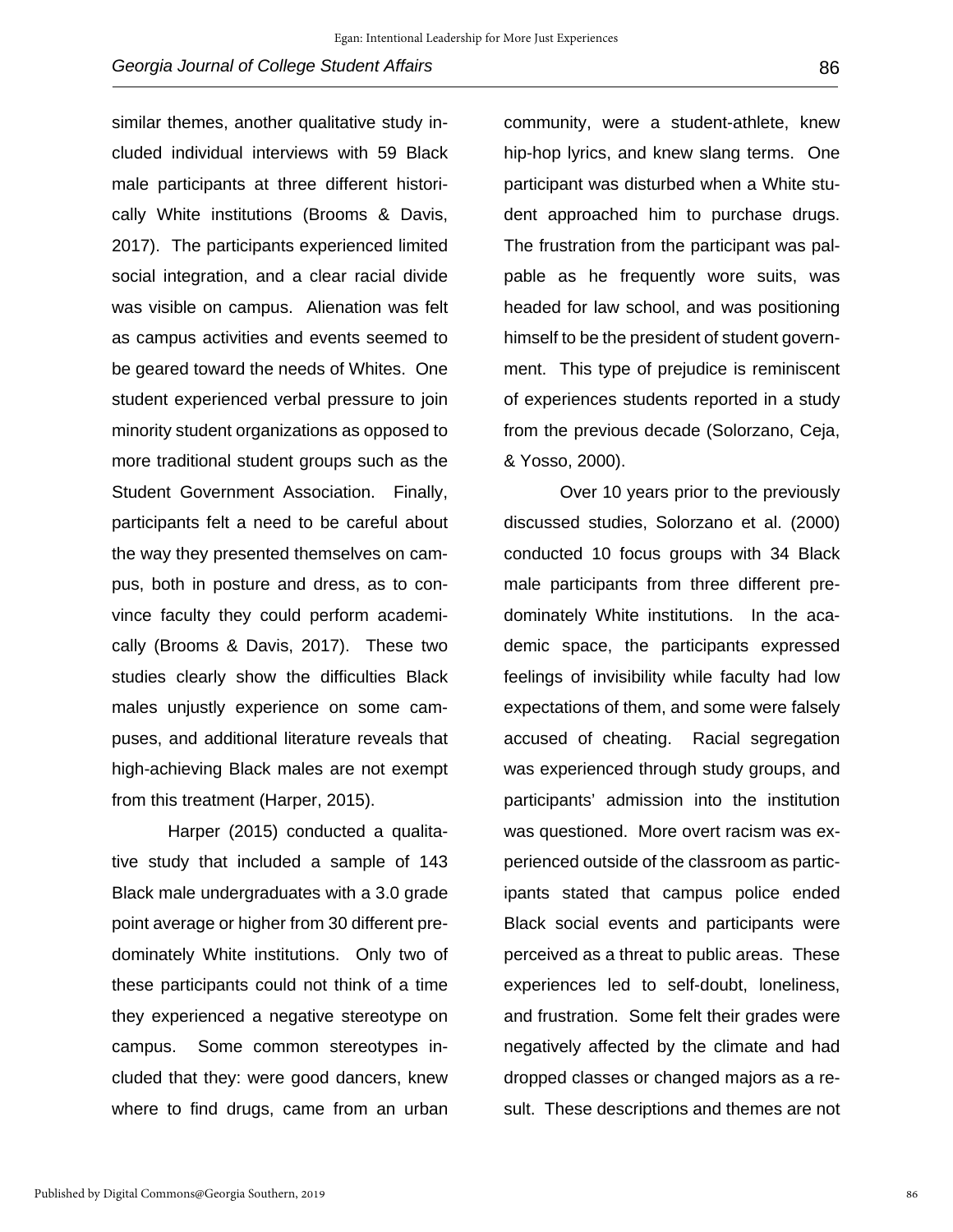a new phenomenon. After an extensive review of the literature on this topic, Harper (2013) stated, "Over 40 years of published research consistently documents troubling racial realities for Black undergraduates and other minoritized students on predominantly White campuses" (p. 206). This is a persistent problem that plagues predominantly White institutions, and evidence exists for the harm it inflicts (Nadal, Wong, Griffin, Davidoff & Sriken, 2014).

Racial hostilities on college campuses cause harm as evidenced by a quantitative study that explored the relationship between self-esteem and microaggressions experienced by college students (Nadal et al., 2014). A sample of 225 ethnically diverse participants from a large metropolitan campus in the Northeast completed a survey that included the Racial and Ethnic Microaggressions Scale (REMS), and the Rosenberg Self-Esteem Scale (SES). REMS included six subscales that asked participants if they experienced specific types of microaggressions in the past six months, and SES contained 10 items assessing perceived individual worth. A significant negative correlation was found between the average scores of these two instruments  $(r = -.124, p = .05)$ . Simply stated, the data showed there was an inverse relationship between a college student's self-esteem and frequency of experi-

encing microaggressions. "Microaggressions are subtle insults (verbal, nonverbal, and/or visual) directed toward people of color, often automatically or unconsciously" (Solorzano et al., 2000, p. 60). The literature reviewed in this essay showed that Black male undergraduates experienced both overt racism, and more subtle insults at some institutions. It is plausible that these experiences have caused some Black students to question their worth, which is an outcome that is inherently unacceptable.

The unjust treatment of Black male undergraduates, particularly at predominately White institutions, is well documented, and this racial climate inhibits Black male undergraduates' integration into college systems, causes self-doubt for some students, and perpetuates inequality in higher education (Barker & Avery, 2012; Brooms & Davis, 2017; Harper, 2015; Parker et al., 2016; Solorzano et al., 2000). Biases that exist in the professional realm at institutions of higher education also deserve exploration as a contributing factor to the climate that inhibits the integration of Black male students into the college system.

### **Biases Surrounding Minority Faculty and Staff**

Minority faculty are underrepresented at institutions in the United States. Data analysis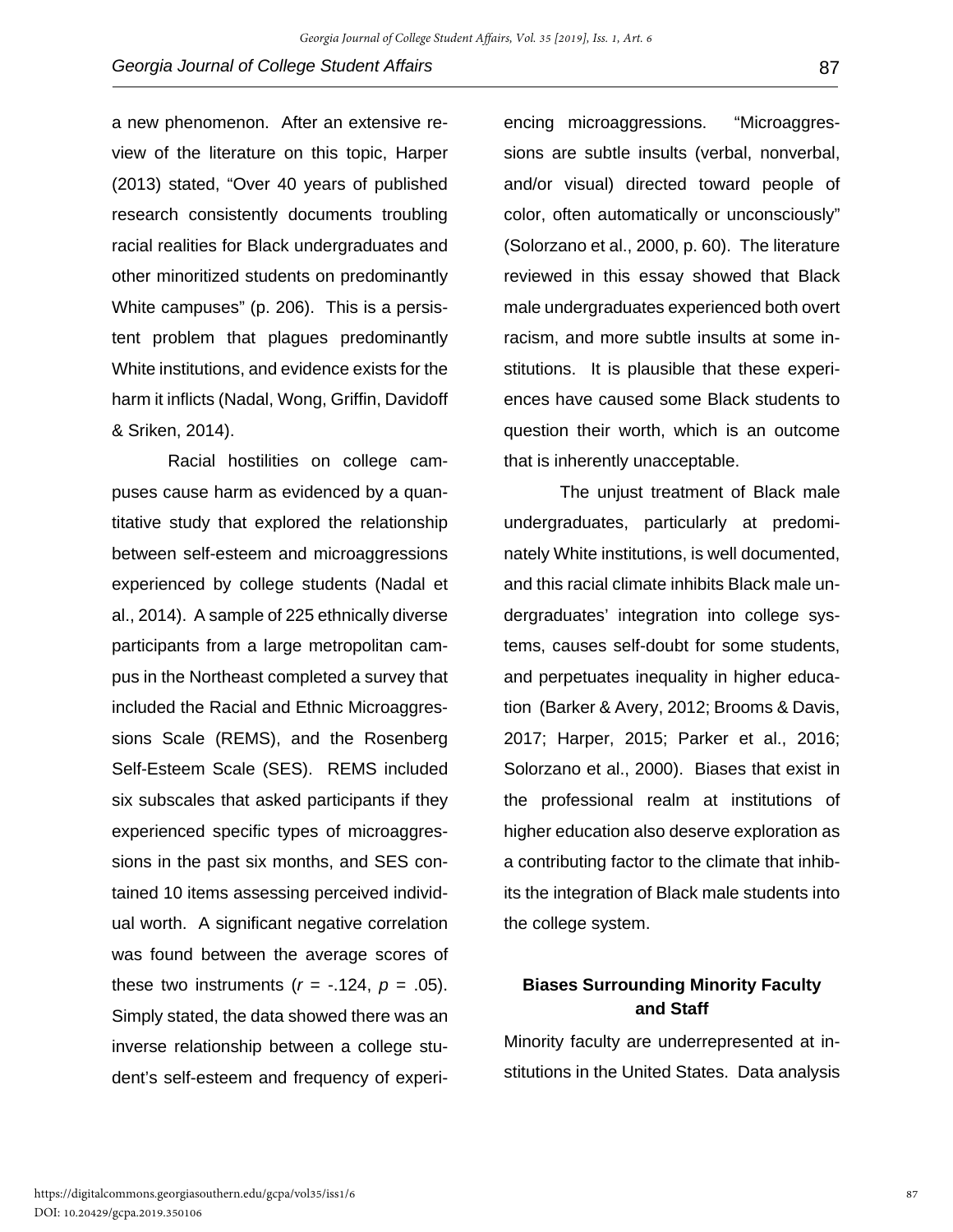using the Integrated Postsecondary Education Data System showed that 77.3% of fulltime faculty in the United States were White, 5.5% were Black, and 3.9% were Latino, while only 2% of full-time faculty at research institutions were Black in 2009 (Smith, Tovar, & Garcia, 2012). The analysis of these data also explored growth in the number of minority faculty from 1993 to 2009. Underrepresented minority faculty grew from 7.3% to 9.9% in this time frame, and Black faculty increased by one percentage point (Smith et al., 2012). While there are many complex factors underlying this underrepresentation, the simple reality is that Black male undergraduates must wrestle intellectually and emotionally with this lack of representation in the front of their classrooms. One possible factor for this underrepresentation may include the biases experienced by faculty on some campuses.

Support for this assertion is found in a mixed methods study that included 485 survey responses and 58 interviews with Black, Mexican American and Puerto Rican faculty at predominately White institutions (Zambrana et al., 2017). The survey responses revealed that 44% reported racial discrimination, 30% reported gender discrimination, and 23% reported class discrimination, while two-fifths of Black male and Puerto Rican male faculty reported discrimi-

nation as happening often or always by a colleague or superior. Qualitative data from interviews exposed themes of racism and deflation of accomplishments. Blatant racism was shown as a White faculty member expressed surprise that a Black colleague could do math, and a search committee chair posited that there was no need to consider a Black candidate because they currently overserve this population. The concept of having enough minorities as a quota system was reported, and the participants experienced a lack of general support. Interviewees also reported experiencing pressure to have a larger load of service through an expectation of mentoring minority students and serving on multiple diversity related committees, which are not rewarded in the tenure process (Zambrana et al., 2017). These themes show the existing issues surrounding bias among professionals in higher education, and additional studies revealed similar themes (Salvucci & Lawless, 2016; Turner & Grauerholz, 2017).

A qualitative study included 10 Black males in professional roles ranging from faculty to professional staff at a large research institution in the Southeast (Turner & Grauerholz, 2017). Themes of feeling isolated, having credentials questioned, authority challenged, and being overburdened to represent diversity emerged from the interviews.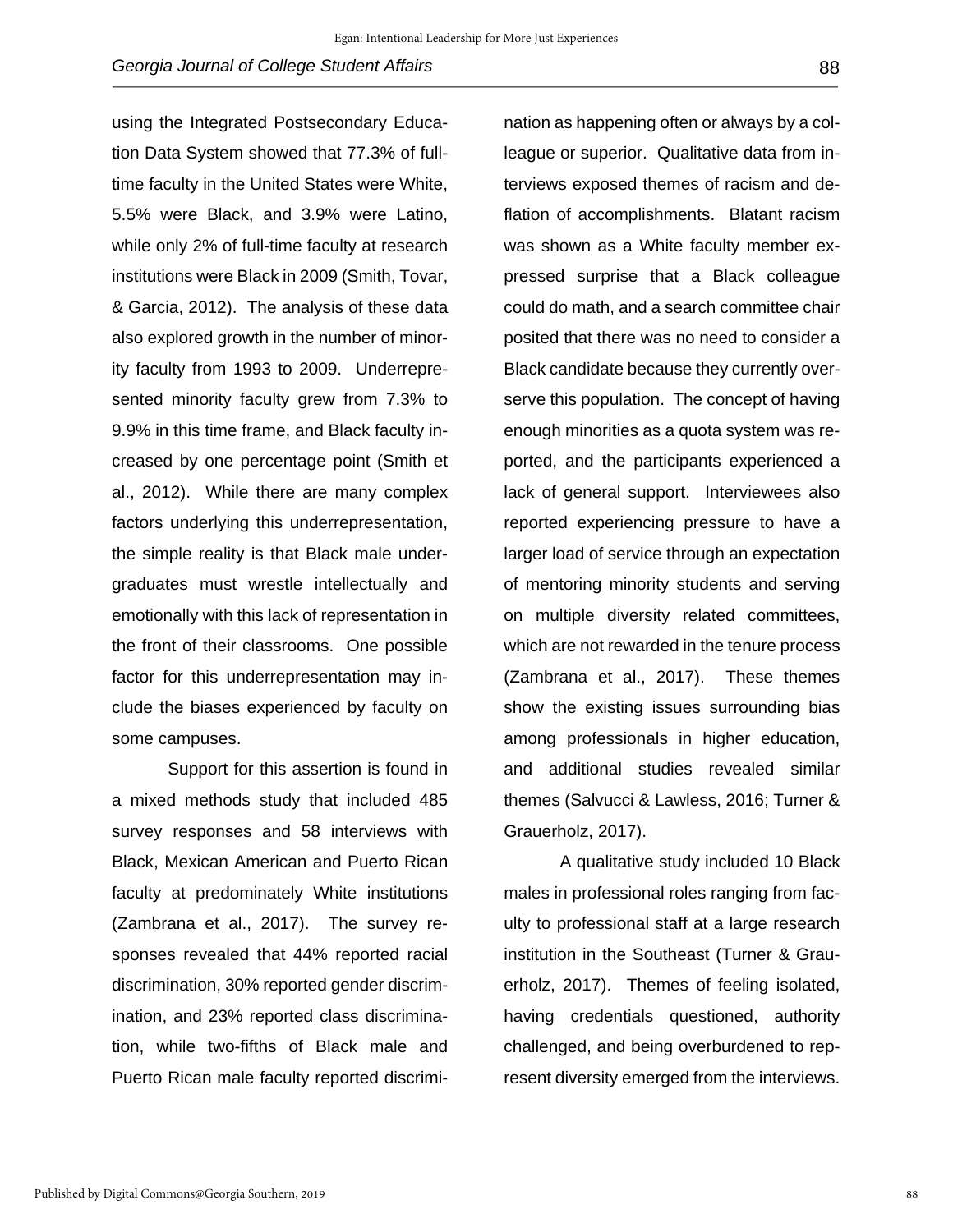They were often forced to be the voice for diversity, expected to be on diversity committees, and consult on diversity externally. The Black males in this study also felt they had to be very careful in how they expressed themselves as not to be thought of as aggressive (Turner & Grauerholz, 2017). This type of marginalization experienced by minorities in higher education affects retention, and in turn exacerbates underrepresentation issues (Salvucci & Lawless, 2016).

A survey sent to a random selection of 667 nursing faculty in the United States received 103 responses (Salvucci & Lawless, 2016). Results indicated that 62.5% of Black faculty respondents ( $n = 16$ ) believed physical appearance and speech related to race or ethnicity did have an influence on hiring. Although less of an issue to the respondents, 31% believed that physical appearance had an influence on retention. This study provides some evidence that biases on campus among professionals are a contributing factor to the underrepresentation of minority faculty on campuses. Salvucci and Lawless (2016) concluded that administrators need to focus more on the barriers that hinder diversity among nursing faculty. The connection to racial ostracism and retention is stated best in the conclusion of the study by Zambrana et al. (2017):

> Our findings confirm that respondents continue to experience barriers

to full inclusion within academic institutions and experience a variety of microaggressions, including implicit and explicit racism and discrimination, a sense of isolation— and a devaluing of their research, which can negatively affect physical and mental well-being and the rate of workplace retention. (p. 225)

Biases of professionals serve in the continuation of inequality in higher education and this likely inhibits diverse faculty representation.

## **Connecting Biases among Minority Faculty and Black Male Students**

This essay has demonstrated that both Black male students as well as minority faculty and staff experience microaggressions on some college campuses (Barker & Avery, 2012; Brooms & Davis, 2017; Harper, 2015; Parker et al., 2016; Salvucci & Lawless, 2016; Turner & Grauerholz, 2017). Biases among professionals has been linked to the underrepresentation of minority faculty (Salvucci & Lawless, 2016; Zambrana et al., 2017), and this underrepresentation serves as a contributing factor to the climate issues experienced by Black male students (Barker & Avery, 2012; Brooms & Davis, 2017; Parker et al., 2016).

A lack of black professors has been tied to campus climate issues and feelings of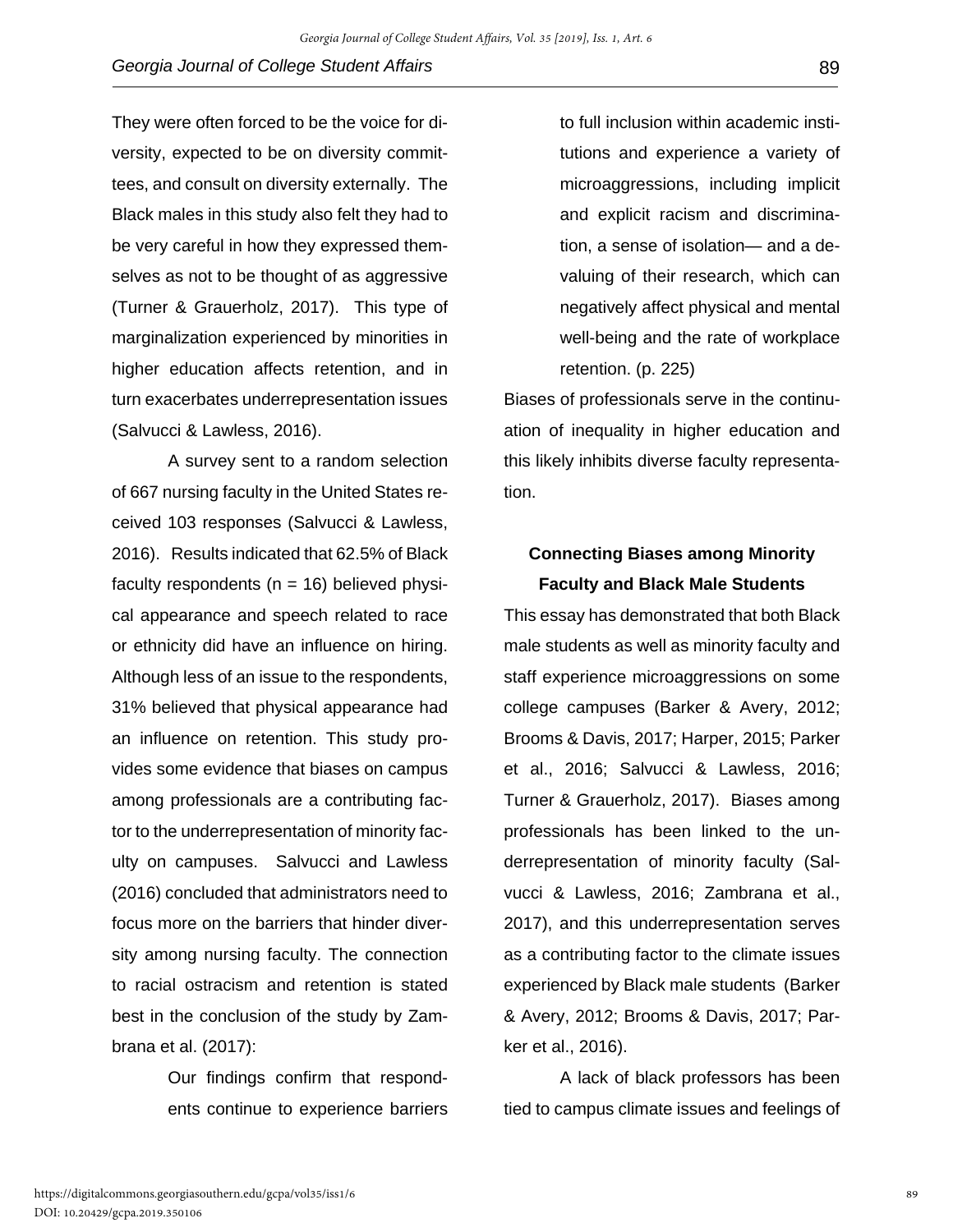isolation for Black male students (Parker et al., 2016). Additionally, Black male students have expressed that seeing and connecting with professors from their own racial group is important for their development. (Brooms and Davis, 2017). Brooms and Davis (2017) best summarized the student voice on this issues stating, "…students continue to desire increased diversity on college campuses in general and also call for increases in recruiting and retaining Black faculty members more specifically." (p. 322). Higher education faculty and staff should work to increase diversity among their peers on campus and should implement evidence-based practices to mitigate the experiences Black male undergraduates face on some college campuses.

#### **Black Male Initiative Program as an Evidence-Based Practice**

Using intentional leadership, professionals in higher education should seek to support or create thriving Black male initiative programs on their campuses to address the inequity experienced by these students. This is an evidence-based practice that has contributed to the performance, retention, college engagement, and support networks for Black undergraduates (Barker & Avery, 2012; Brooms, Goodman, & Clark, 2015). A qualitative study with 16 Black male undergraduates who participated in the Black Men Achieve Program revealed a theme of selfempowerment (Brooms et al., 2015). As a result of the program, participants reported a belief in their ability to succeed academically, to create change, and a sense of belonging as they created a new collective identity that debunked stereotypes. They were able to meaningfully connect with peers and faculty in a way that allowed them to learn from other Black men. Participants found positive role models and professional development to be important within the inspired learning environment fostered by the program (Brooms et al., 2015).

Similar themes arose from a study that included eight students from a Black male leadership program at a predominately White institution (Barker & Avery, 2012). The participants experienced greater levels of engagement, received important resources, and had a better understanding of areas they needed to improve academically. "Through the program, students were able to build relationships, gain their academic footing, and increase their level of institutional engagement, while forming connections with other Black males and faculty and staff" (Barker & Avery, 2012, p. 82). Creating a Black male initiative program does not serve as a "solution" to the unjust experiences some students face on campuses as this is a larger systemic issue. However, these programs provide an evidence-based practice that may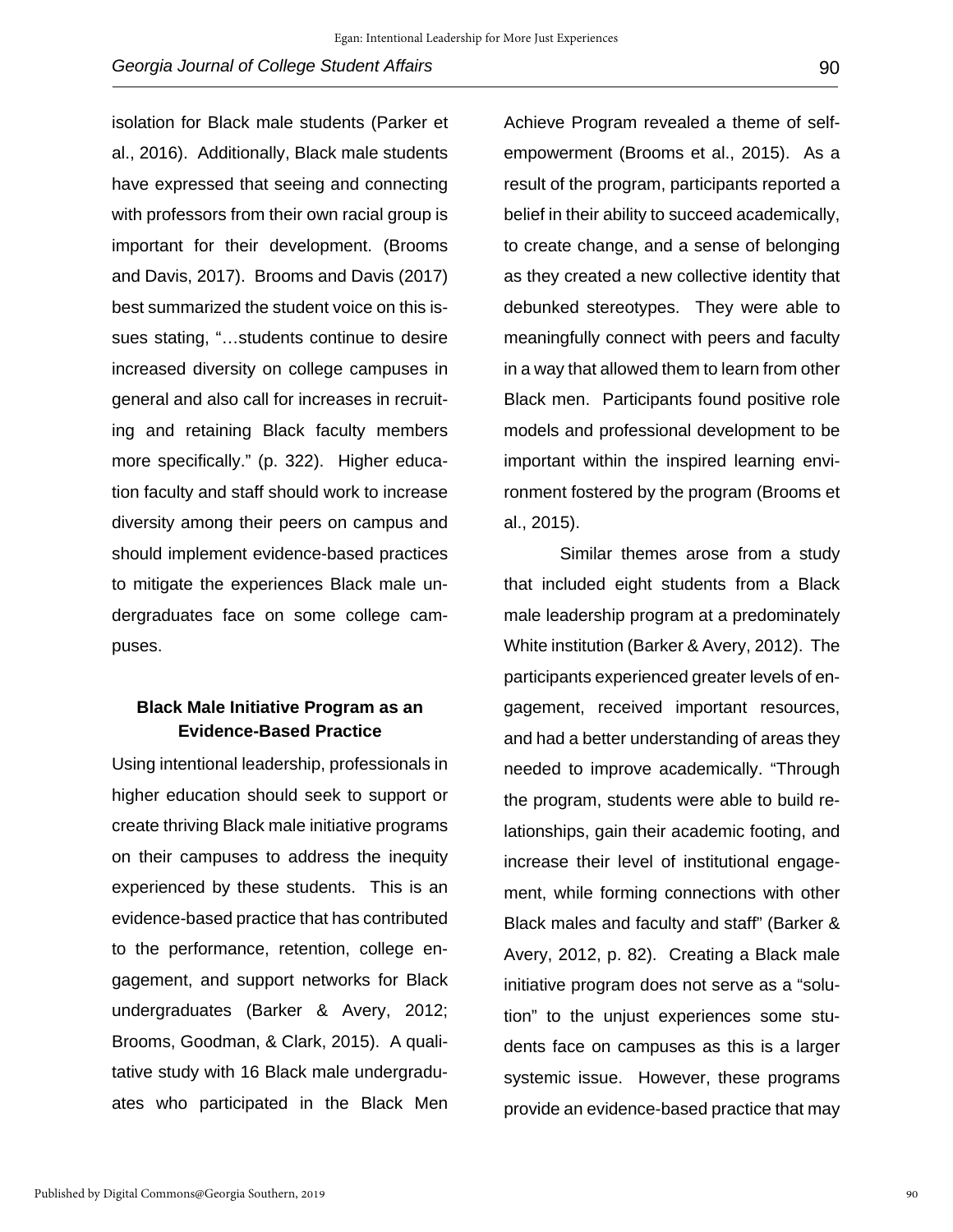contribute to the successes of Black males in a collegiate setting.

Before this essay advances further into the intentional leadership approach that might be suited for starting a Black male initiative program, a tension pressed upon minority faculty and staff should be addressed. Evidence supports the need for their inclusion as mentors for minority students, and yet at the same time studies also show they are overtaxed in these roles as well as in other diversity initiatives (Brooms and Davis, 2017; Turner & Grauerholz, 2017; Zambrana et al., 2017). This is a difficult reality, and these contributions should be better recognized for their value in the tenure process. One possible approach that could be used by a Black male initiative program, suggested by Barker and Avery (2012), is to incorporate Black male leaders from the community as well as alumni to serve in this mentor role.

## **Intentional Leadership for a Black Male Initiative Program**

Practitioners should consider engaging in the process of intentional leadership to initiate such a program on their campus. Goleman (2000) suggested a framework in which leaders who get results use a variety of leadership styles at the right moment. Educational leaders who have no assigned authority to create a Black male initiative program should

focus on employing the democratic and affiliative leadership styles. The democratic leadership style entails working to include the voices of stakeholders to develop a consensus, and the affiliative style is focused on the value of individuals while building strong relationships with others. The democratic leadership style should be used because it is particularly useful when there is a need to garner support (Goleman, 2000). Practitioners should activate the democratic leadership style through the intentional incorporation of the voices of Black faculty, staff, and students. This might include campus wide invitations to an interest meeting on the creation of a Black male initiative program and gathering input through focus groups at the meeting. Creating the intentional space to gather input will increase engagement and improve programmatic development that meets the needs of Black male undergraduates on a specific campus.

The situation surrounding racial campus climate issues also warrants using the affiliative leadership style as Goleman (2000) suggests that the affiliative leadership style is best employed when there is a need to heal broken trust and when building team harmony is valuable. Using this leadership style, educational leader should attempt to build relationships with Black male student leaders on campus as well as passionate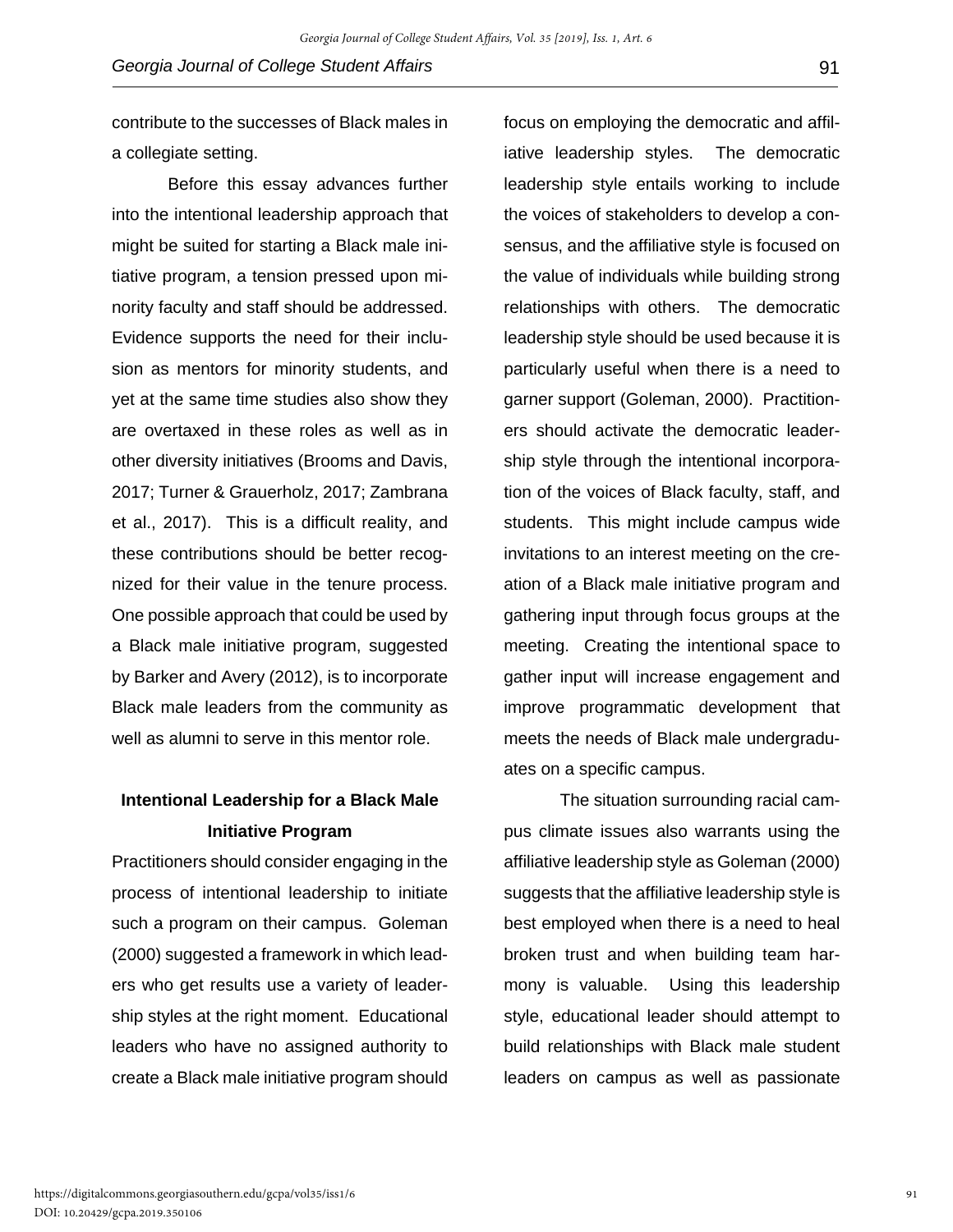faculty and staff who are committed to addressing the marginalization of these important students. Using both of these leadership styles the educational leader can build a team that is committed to creating change and can anticipate using team leadership to create a Black male initiative program rooted in empirically based practices.

Team leadership involves limited hierarchy, adaptive horizontal decision making, and distributed leadership among team members (Northouse, 2018). This leadership theory is ideal for developing a program in which no initial formal hierarchy exists and allows for team members to step forward to lead at the appropriate time. The specifics for developing a program would be unique to each campus in terms of how to seek funding, availability of structures for developing a formal program, and which stakeholders are important to include. The team should seek to include the following elements in the Black male initiative program found to be effective in the literature: workshops, professional development, features that enhance self-efficacy, thinking through negative racial experiences, and mentoring (Barker & Avery, 2012; Brooms et al., 2015). Finally, any such team should practice what Kouzes and Posner have termed as outsight, which is when leaders "look outside the particular program, department, or chapter they are in to find out, and even experience, what other groups like

theirs are doing" (2014, p. 127). This would likely include reaching out to or visiting other thriving Black Male initiative programs.

## **Three-Pronged Approach as an Evidence-Based Practice**

Educational leaders can also apply evidence-based practices to address biases among faculty and professional staff that inhibit diversity and contributes to the climate issues felt by Black male students. Montana State University, for instance, implemented a three-step process within their faculty hiring process to remediate the issue of having 81% male faculty in science, technology, engineering, and math (Smith, Handley, Zale, Rushing, & Potvin, 2015; STEM). The process occurred in 23 STEM-faculty searches; this resulted in 6.3 times more likelihood of an offer being made to a woman, and women were 5.8 times more likely to accept the position. The first step of the process included the distribution of a search toolkit that provided search committees with practical strategies for steering a diverse applicant search. The second step included a presentation to the committee from another faculty member that included how to be aware of gender bias in an effort to avoid potential screening of candidates. Finally, the process included the final candidates meeting with a confidential, independent family advocate who could explain policies related to families or marital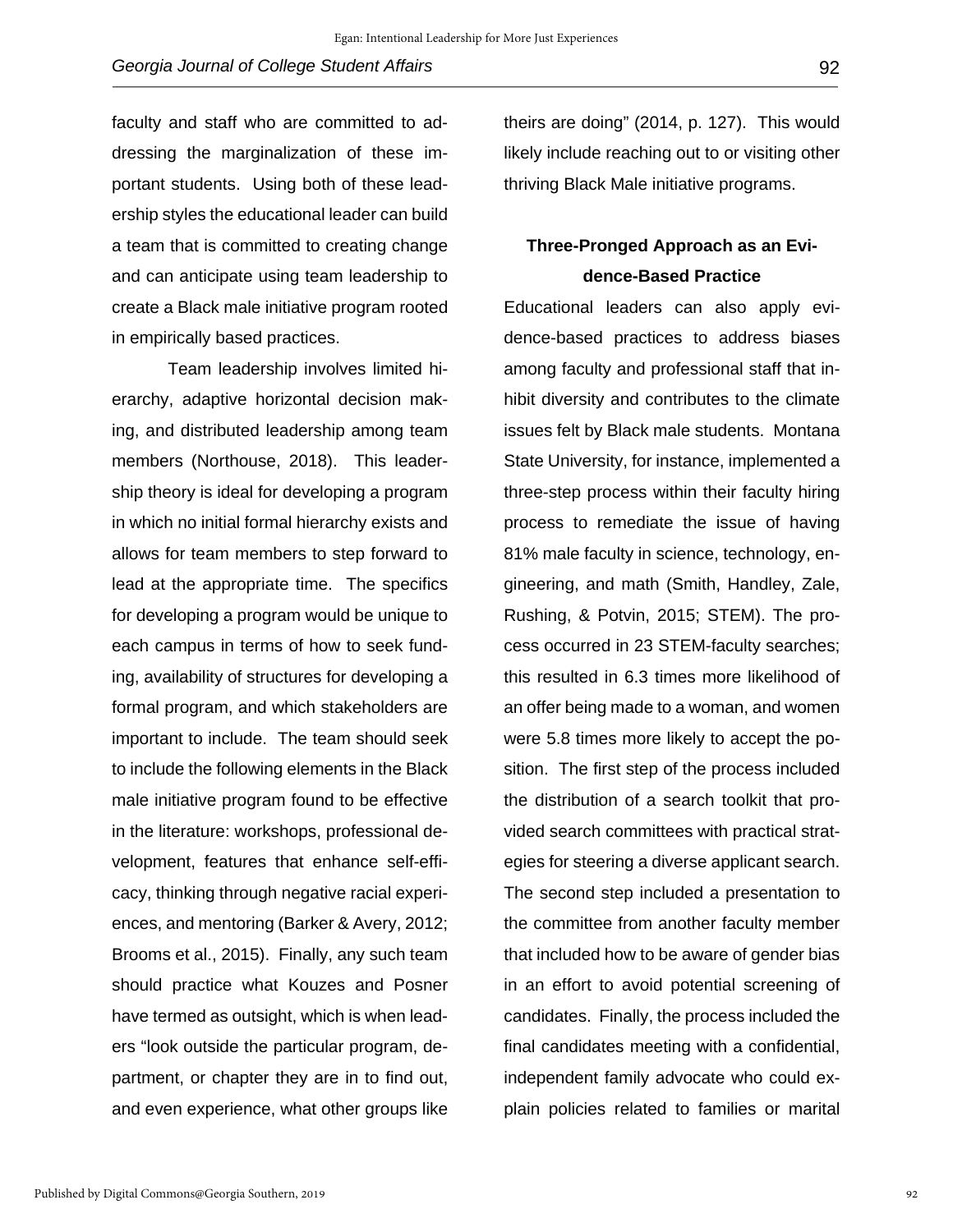status (Smith et al., 2015). Portions of this three-step approach with other empirically focused concepts could be used by professionals in higher education to address potential biases that affect diversity.

This essay proposes a three-pronged method that could be utilized to contend with the bias among professionals in order to enhance diverse representation. The first prong is identical to the first step found in Smith et al. (2015) with the exception that it would call for the development of a search toolkit that could be used both in hiring faculty and professional staff members. Another study provides additional depth to this first prong. Fujimoto (2012) conducted a case study that reviewed the affirmative action reports, human resource records of searches, and interviews of individuals involved in specific searches at a community college over a nine-year period. The study found that the usage of local data as a diversity benchmark and unnecessary minimum requirements in job postings led to stagnant growth in diversity. Fujimoto's (2012) first recommendation was to provide training to committees on conducting searches with an awareness of affirmative action and equal employment opportunity. The search toolkit in the first prong should include appropriate usage of data in hiring and improving job descriptions as not to unnecessarily exclude qualified minorities.

The second prong, again mirroring the work of Smith et al. (2015), would include search committees watching a brief video or attending a workshop on how to become aware of biases and inadvertent racism that affects both search processes and daily interactions with colleagues. Other researchers have called for similar raising of consciousness at institutions of higher education (Harper, 2015; Trevino, Balkin, & Gomez-Mejia, 2017; Turner & Grauerholz, 2017). The final and third prong is the development of mentoring relationships for faculty and staff that could be aligned with campus needs. The survey study involving minority nursing faculty previously mentioned in this essay also included a question focused on what respondents believed was important for recruitment and retention (Salvucci & Lawless, 2016). The majority of Black nursing faculty believed support including mentors was essential. Other scholars have suggested that mentoring for women or minority professionals in higher education is an important practice to either improve campus climate, gender equity, guidance in the tenure process, or create important social support networks (Johnson, Warr, Hegarty, & Guillemin, 2015; Trevino et al., 2017; Turner & Grauerholz, 2017; Zambrana et al., 2017). To address the biases that limit diversity on campus, practitioners need to be prepared to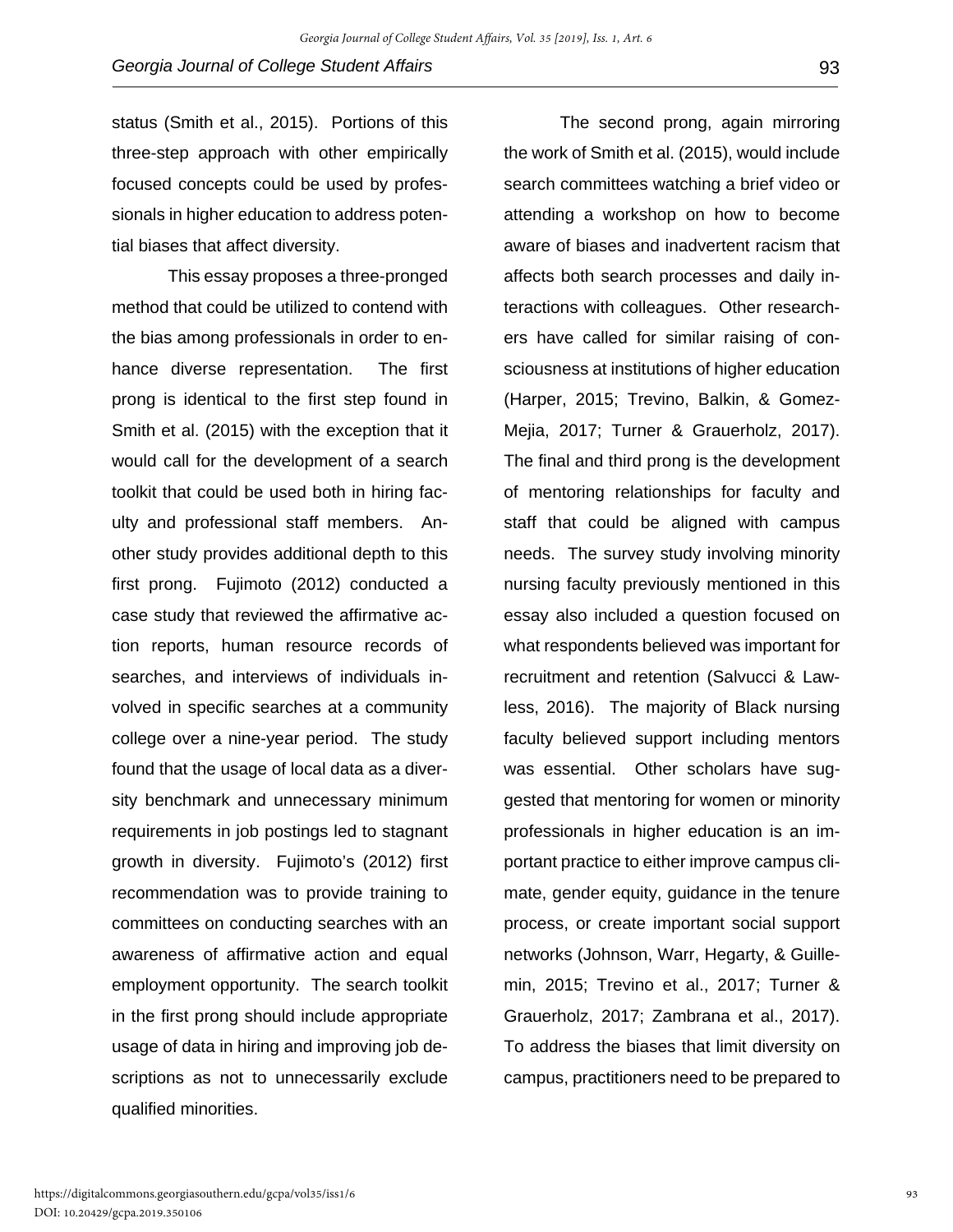apply intentional leadership in the development and implementation of this threepronged approach or other similar initiatives that better fit their contextual needs.

## **Intentional Leadership for a Three-Pronged Approach**

Servant leadership is typified by organizational goals being secondary to the authentic service of followers and involves persuading by serving rather than through a command approach (Dierendonck & Patterson, 2010; Northouse, 2013). This serve-first attitude is concerned with the development of others and would be an ideal philosophical lens for an educational leader implementing the three-pronged approach that seeks to build others' knowledge of conducting a diverse search, awareness of biases, and capacity to develop professionally through mentorship. In order to pursue these goals a leader may need to lay organizational goals aside to serve followers through an intentional focus on their development. Goleman's (2000) coaching leadership style could be appropriately applied here as well by focusing on developing others for the future rather than on immediate goals. If the three-prong method were successfully implemented, possible outcomes might be an improved campus climate that increases the retention and recruitment of underrepresented faculty and staff.

In turn, this increase in diversity in the professional realm may improve the climate issues experienced by Black male students.

#### **Summary**

Black male undergraduates face unjust treatment on many college campuses which is exacerbated by limited faculty representation. To create a more supportive and equitable environment, professionals in higher education should strive to develop or support thriving Black male initiative programs as well as incorporate a three-pronged approach for faculty and staff to include: a hiring search toolkit, a biases video or workshop, and professional mentoring. These interventions are by no means intended to "solve" the "problem" as the issues addressed in this essay are complex and systemic in nature. However, educators must still take some action as they strive for equity in education to maintain a just democracy. "…The deepening crisis in democracy is revealed by a systematic attack on those groups who occupy a fragile if marginal location in the structures of power that command the American economy and its various cultural apparatuses" (Giroux, 1996, p. 10). As a cultural apparatus, institutions of higher education must ensure they are not part of a systematic attack on marginalized groups. This will require higher education professionals to lead with intention and resolute conviction.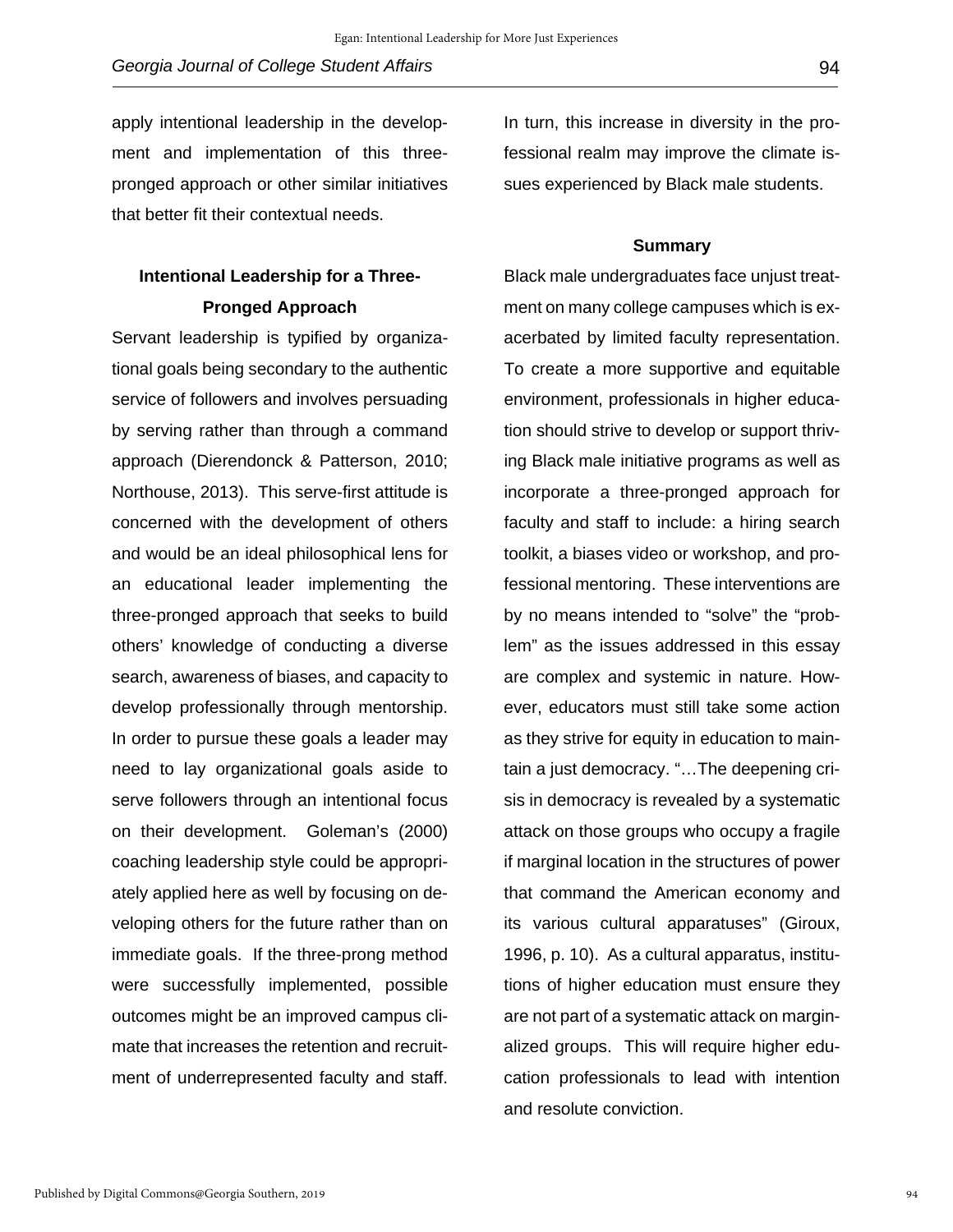- Barker, M. J., & Avery, J. C. (2012). The impact of an institutional Black male leadership initiative on engagement and persistence. *College Student Affairs Journal, 30*(2), 73-87.
- Brooms, D. R., & Davis, A. R. (2017). Staying focused on the goal: Peer bonding and faculty mentors supporting Black males' persistence in college. *Journal of Black Studies, 48*(3), 305-326. doi: 10.1177/0021934717692520
- Brooms, D. R., Goodman, J., & Clark, J. (2015). "We need more of this": Engaging Black men on college campuses. *College Student Affairs Journal, 33*(1), 105-123. doi: 10.1353/csj.2015.0002
- Dewey, J. (2009). *Democracy and education: An introduction to the philosophy of education*  [eBook Academic Collection EBSCOhost]*.* Waiheke Island: The Floating Press. (Original work published 1916)
- Dierendonck, D., & Patterson, K. (2010). *Servant leadership: Developments in theory and research.* New York, NY: Palgrave Macmillan.
- Fujimoto, E. O. (2012). Hiring diverse faculty members in community colleges: A case study in ethical decision making. *Community College Review, 40*(3), 255-274. doi: 10.1177/0091552112450069
- Giroux, H. A. (1996). *Fugitive cultures: Race, violence, and youth.* New York, NY: Routledge.
- Goleman, D. (2000, March/April). Leadership that gets results. *Harvard Business Review, 78*(2), 78-90.
- Harper, S. R. (2015). Black male college achievers and resistant responses to racist stereotypes at predominantly White colleges and universities. *Harvard Educational Review, 85*(4), 646-674. doi: 10.17763/0017-8055.85.4.646
- Harper, S. R. (2013). Am I my brother's teacher? Black undergraduates, racial socialization, and peer pedagogies in predominantly White postsecondary contexts. *Review of Research in Education, 37*(1), 183-211. doi: 10.3102/0091732X12471300
- Harper, S. R., & Harris, F. (2012). *Men of color: A role for policymakers in improving the status of Black male students in US higher education.* Retrieved from the Institute for Higher Education Policy website: http://www.ihep.org/sites/default/files/uploads/docs/pubs/report black men of color november 2012.pdf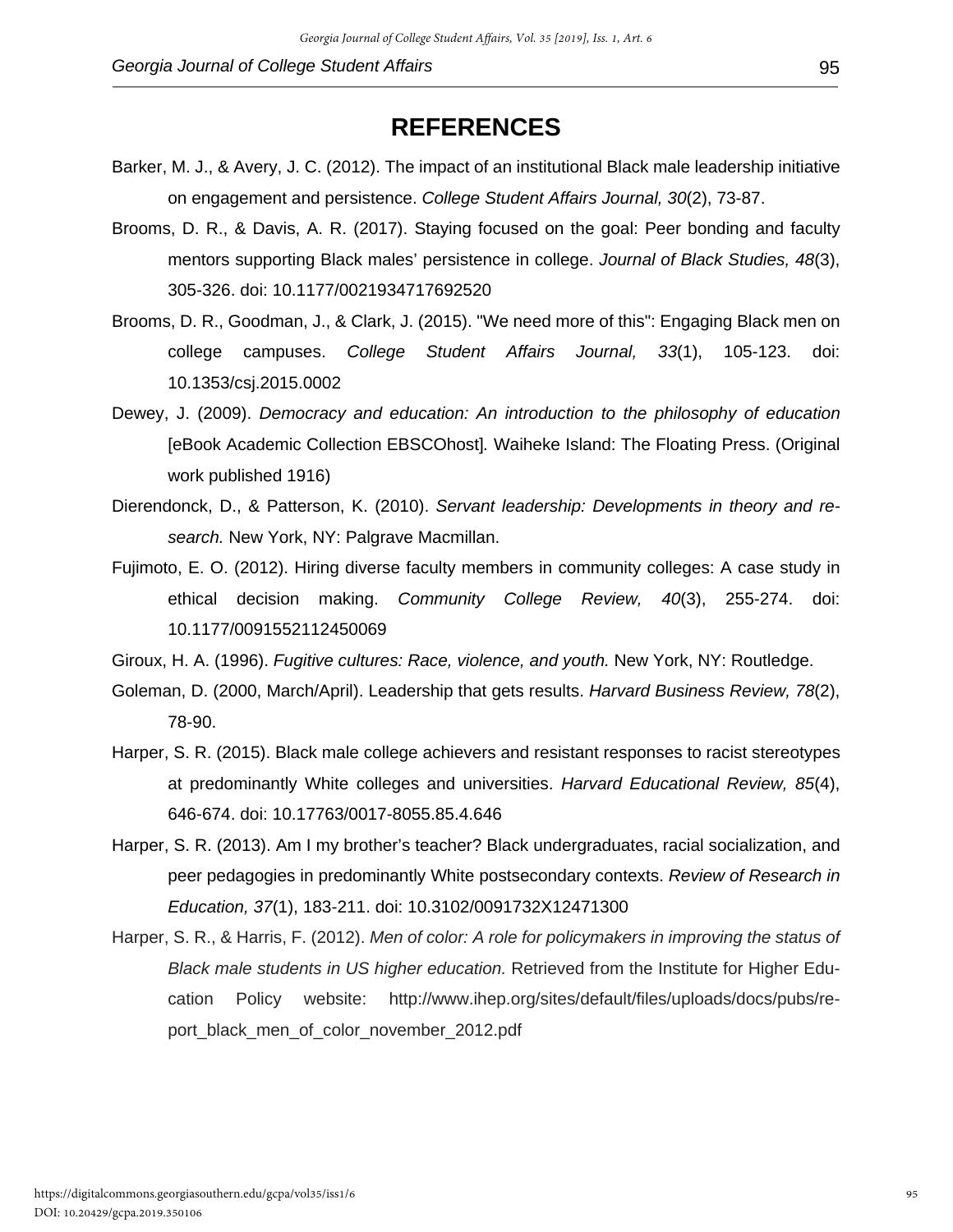- Johnson, K. A., Warr, D. J., Hegarty, K., & Guillemin, M. (2015). Small wins: an initiative to promote gender equity in higher education. *Journal of Higher Education Policy and Management, 37*(6), 689-701. doi: 10.1080/1360080X.2015.1102820
- Kouzes, J. & Posner, B. (2014). *The student leadership challenge: Five practices for becoming an exemplary leader.* San Francisco, CA: The Leadership Challenge.
- Nadal, K. L., Wong, Y., Griffin, K. E., Davidoff, K., & Sriken, J. (2014). The adverse impact of racial microaggressions on college students' self-esteem. *Journal of College Student Development, 55*(5), 461-474. doi: 10.1353/csd.2014.0051
- Northouse, P. G. (2018). *Leadership: Theory and practice* (8th ed.). Thousand Oaks, CA: Sage Publications.
- Parker, W. M., Puig, A., Johnson, J., & Anthony, C. (2016). Black males on White campuses: Still invisible men?. *College Student Affairs Journal, 34*(3), 76-92. doi: 10.1353/csj.2016.0020
- Salvucci, C., & Lawless, C. A. (2016). Nursing faculty diversity: Barriers and perceptions on recruitment, hiring and retention. *Journal of Cultural Diversity, 23*(2), 65-75.
- Shapiro, D., Dundar, A., Huie, F., Wakhungu, P., Yuan, X., Nathan, A & Hwang, Y., A. (2017). *A national view of student attainment rates by race and ethnicity –fall 2010 cohort* [Signature Report No. 12b]. Retrieved from the National Student Clearinghouse Research Center website: https://nscresearchcenter.org/wp-content/uploads/Signature12-RaceEthnicity.pdf
- Smith, J. L., Handley, I. M., Zale, A. V., Rushing, S., & Potvin, M. A. (2015). Now hiring! Empirically testing a three-step intervention to increase faculty gender diversity in STEM. *BioScience, 65*(11), 1084-1087. doi:10.1093/biosci/biv138
- Smith, D. G., Tovar, E., & Garcia, H. A. (2012). Where are they? A multilens examination of the distribution of full-time faculty by institutional type, race/ethnicity, gender, and citizenship*. New Directions for Institutional Research*, *155*, 5-26. doi: 10.1002/ir.20019
- Solorzano, D., Ceja, M., & Yosso, T. (2000). Critical race theory, racial microaggressions, and campus racial climate: The experiences of African American college students. *Journal of Negro Education*, *69* (1/2), 60-73.
- Tinto, V. (1975). Dropout from higher education: A theoretical synthesis of recent research. *Review of Educational Research, 45*(1), 89-125. doi: 10.3102/00346543045001089
- Trevino, L. J., Balkin, D. B., & Gomez-Mejia, L. R. (2017). How "doing gender" leads to gender imbalances in the higher ranks in colleges of business (and how to "undo gender"). *Academy of Management Learning & Education, 16*(3), 439-453. doi: 10.5465/amle.2015.0053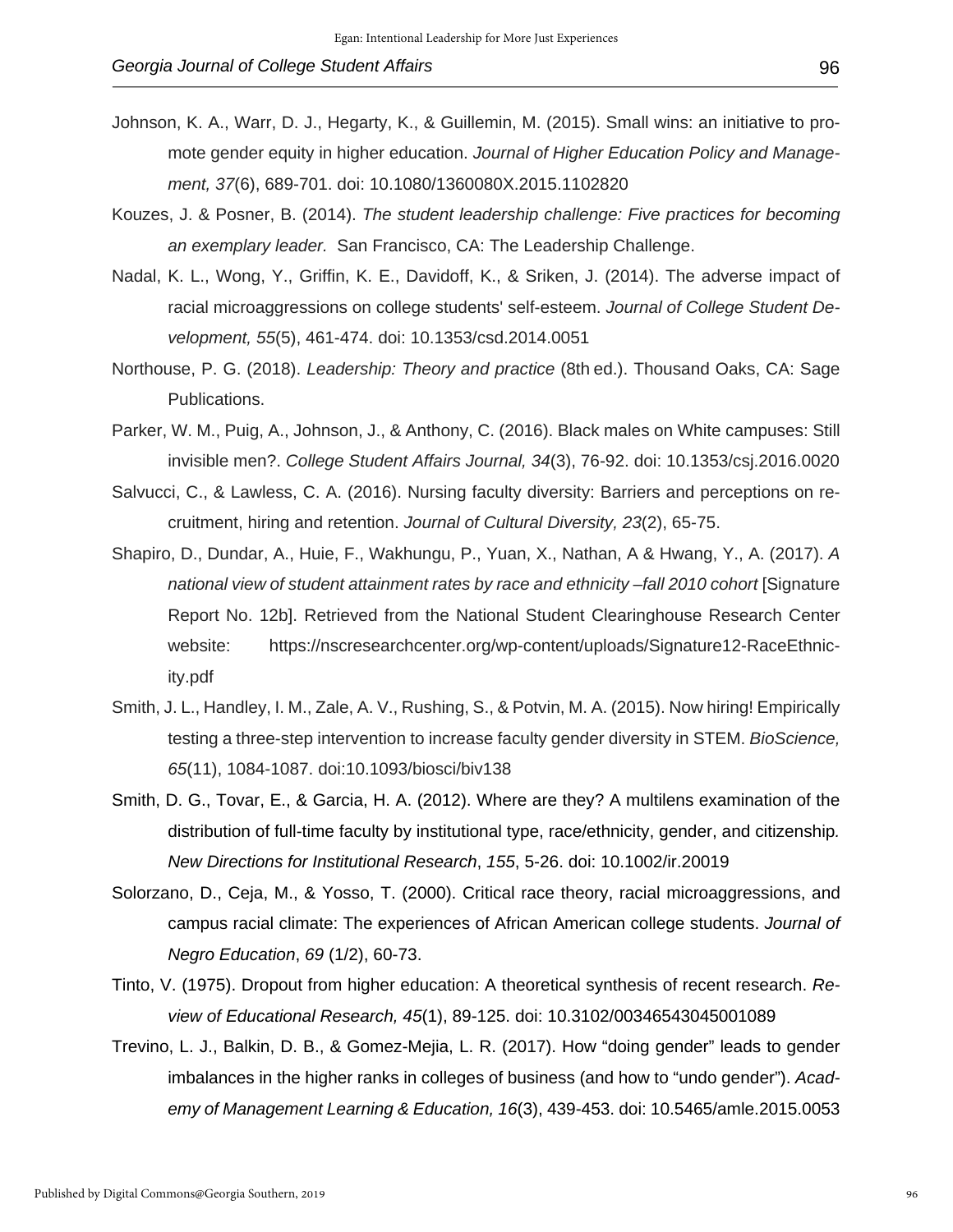- Turner, C., & Grauerholz, L. (2017). Introducing the invisible man: Black male professionals in higher education. *Humboldt Journal of Social Relations, 39*, 212-227.
- Zambrana, R. E., Wingfield, A., Lapeyrouse, L. M., Davila, B. A., Hoagland, T. L., & Valdez, R. B. (2017). Blatant, subtle, and insidious: URM faculty perceptions of discriminatory practices in predominantly White institutions. *Sociological Inquiry, 87*(2), 207-232. doi: 10.1111/soin.12147